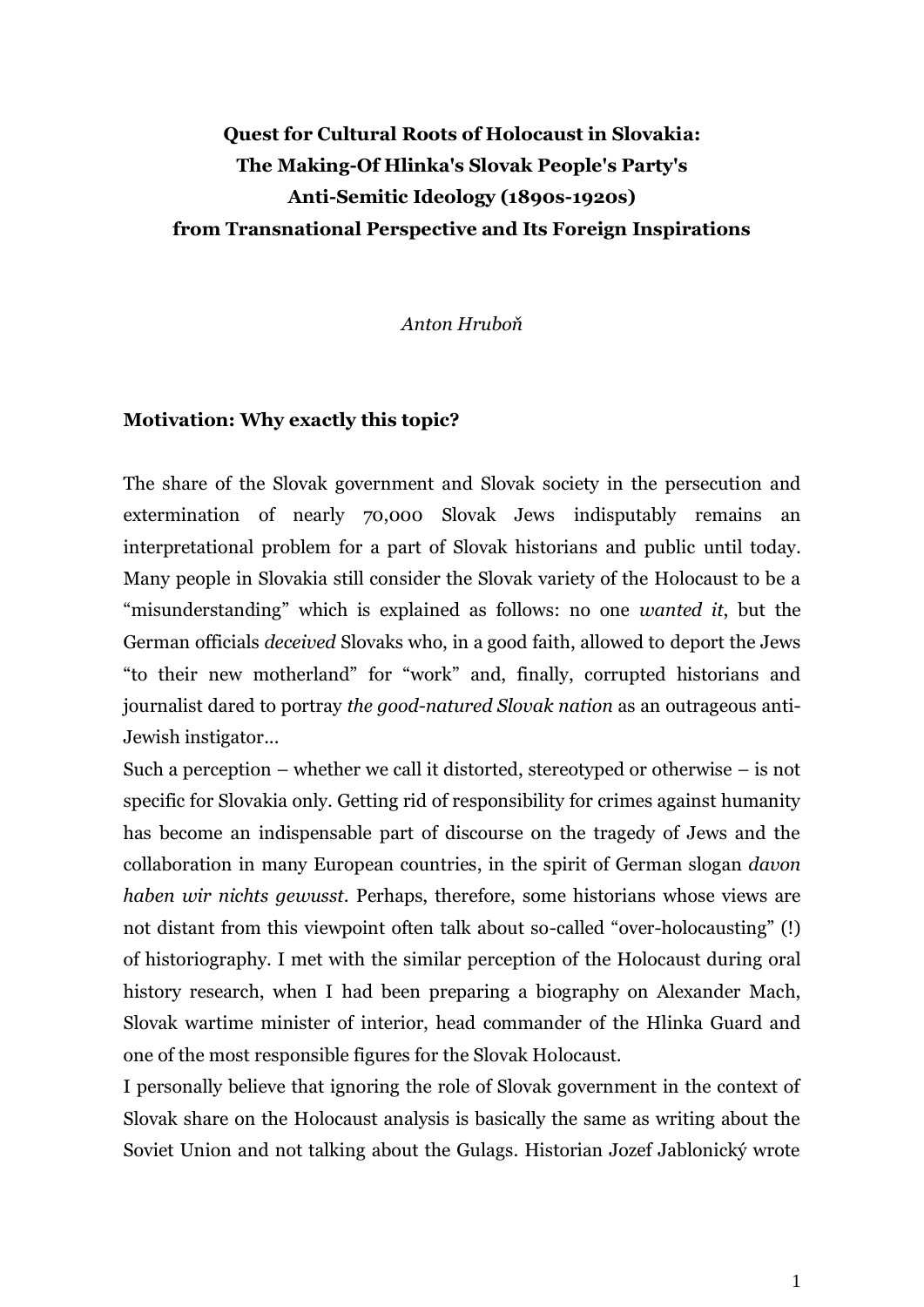that the Holocaust did not start in the Auschwitz gas chambers, where a large part of the Slovak Jews died. The Holocaust, Jablonický stated, was only *finalized* in Auschwitz and started, in fact, as a successive stage process in Slovakia. The same applies to Slovak wartime anti-Semitism which, like anti-Semitism of other nations in Central Eastern Europe, has historically been very strong. I perceive it, in accordance with the conclusions of German sociologist Klaus Holz, as an autochthonous ideology framed by an opposition against Jews, who are defined, in the eyes of majority, as the representatives of anti-national attributes. This is how I methodologically focus on anti-Semitism as well - I do not divide it into an economic, religious or racial component but try to perceive it as a mutually interconnected compact unit that had shaped the perception of Jews by the majority and antipathy towards them.

### **State-of-art**

The Slovak historiography has considered the growth of Anti-Semitism in Slovakia, which led to tragedy of the Jewish population, to be a product of interwar period. Authors of such a persuasion usually satisfy themselves with a laconic statement, that the raising anti-Semitism in Slovakia in the 1930s and 1940s was a direct response to the global European trends and to a rise of international fascism. When I analyzed the roots of Mach's anti-Jewish hatred during my previous researches, I came to a conclusion, that such a traditionalist interpretation is very vague. Hitler's *Machtergreifung* and the subsequent anti-Jewish legacy in Germany did not arouse the Anti-Semitism of Slovak politics and society as a brand new phenomenon. It was only a *catalyst*, an accelerator of a new wave, but as I learned on the background of Alexander Mach's story, a "birth certificate" of the Slovak Anti-Semitism is much, much older.

To this day, only few historians have in their research systematically focused on aspects regarding this issue before – Zeev Sternhell's close colleague Yeshayahu A. Jelinek, Petra Rybářová and Miloslav Szabó, who primarily researched the growth of Anti-Semitism mostly within the Slovak intellectual circles and political elites with emphasis on the period prior to the end of World War I.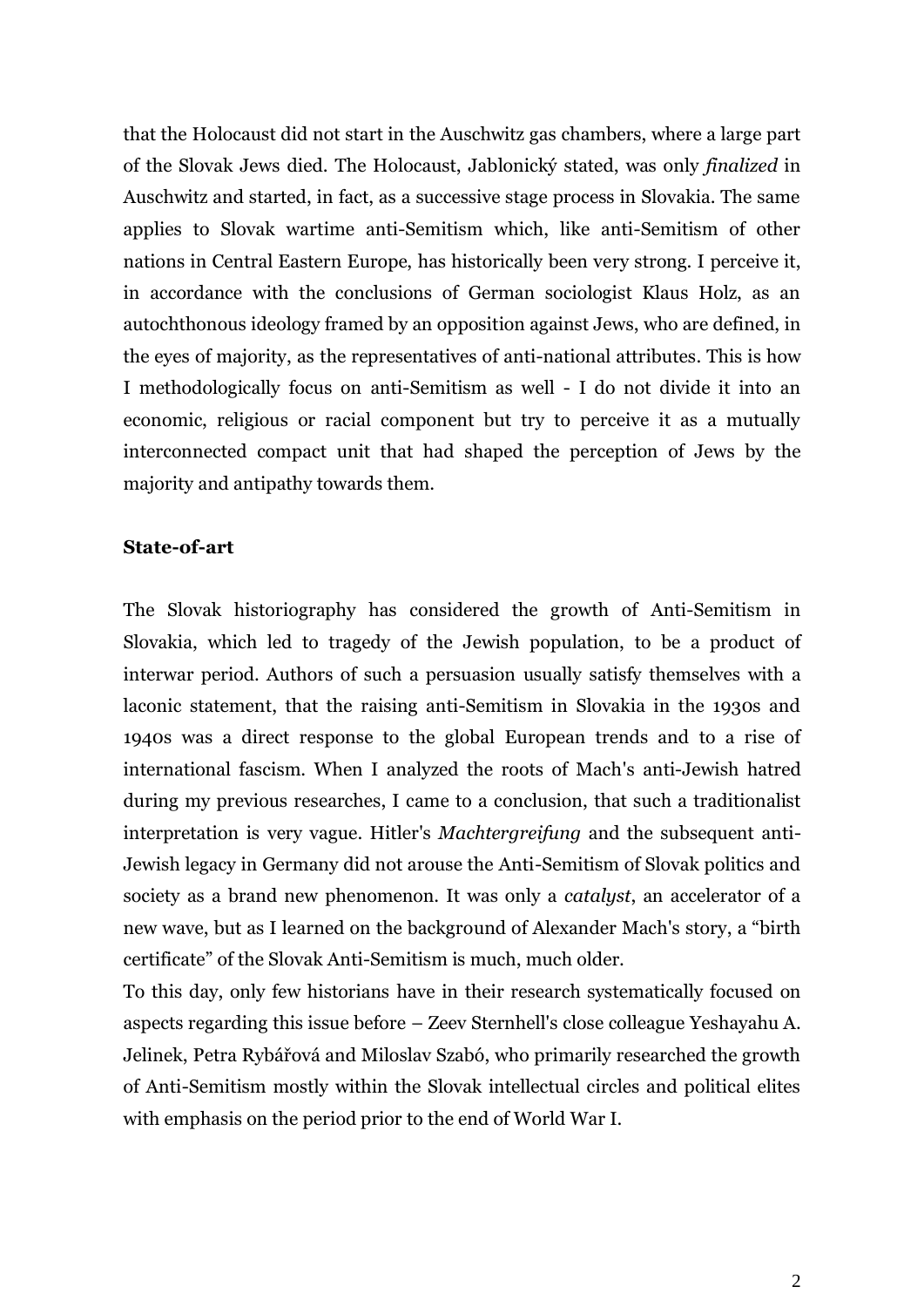Thanks to the possibilities to study a foreign literature during my recent fellowship stays in Prague, Munich and Vienna, I have acquired a decent overview of what methodological tools I should use in my ambitious effort to construct a new concept of modern Slovak Anti-Semitism which was later implemented into political ideology and political practice of the Hlinka's Slovak People's Party, the self-ruling and only allowed Slovak party in the wartime Hitler's satellite Slovak State (March 1939 – April 1945). Though my predecessors undisputedly brought a fresh air into the research, they have not attempted to interconnect the Anti-Semitism before 1918 with the Anti-Semitism of further perpetrators of the Holocaust – members and followers of the Hlinka's Slovak People's Party.

### **Outlining the new concept**

Even though the Slovak and European historiography has already described the stages of the Holocaust in Slovakia during the WWII, questing for the *cultural roots* of the genocide in European context still belongs to rather untouched topics. Current state of historiography motivated me to become a pioneer on this field and to find out thanks to the FMS' support, *why and how the Hlinka's Slovak People's Party and their key figures actually became Anti-Semitic*. Therefore, I decided to sketch this process on the background of events and phenomenon prior to the late 1930s, when the first Anti-Semitic measures under the state's auspices were implemented into the legal system and the Anti-Semitic politics, which led to the Holocaust, turned into a mainstream.

For analytical purposes I divided my planned research of the Hlinka's Slovak People's Party's Anti-Semitism into two main mutually interrelated parts:

## *a) Austro-Hungarian Empire as an incubator for the Hlinka´s Slovak People´s Party´s Anti-Semitism (1890s – 1918)?*

Based on my so-far researches, I assume that the Hlinka's Party's Anti-Semitic ideology's core features had already been shaped up yet in the times of the Habsburg monarchy. The specific Austro-Hungarian "*fin de siècle*" was, like the cultural milieu in France or Italy, typical for a deep intellectual crisis and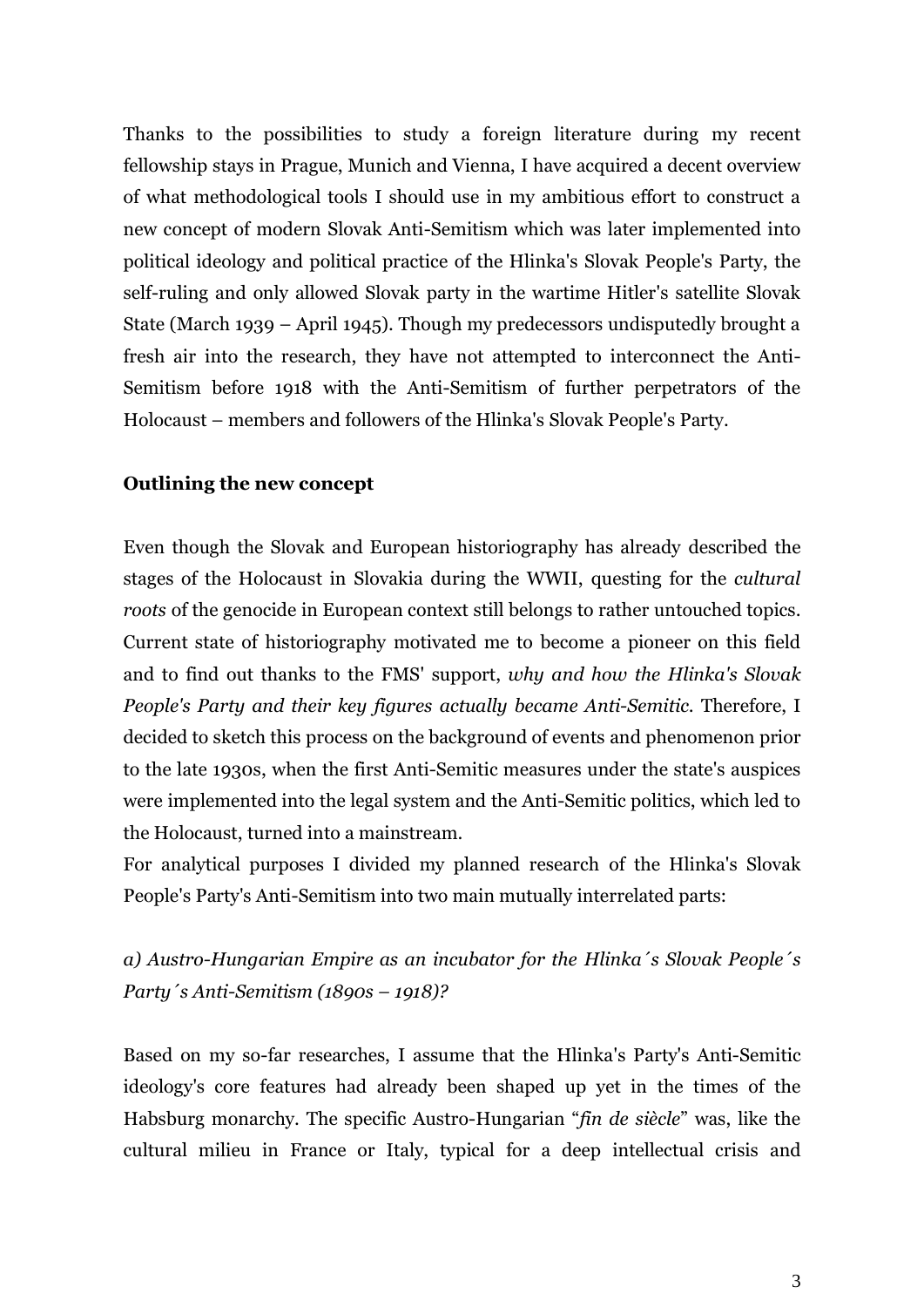reassessment of the values of modern industrial civilization. Originally rural nations (including Slovaks), who were shocked by the pace of the Second industrial revolution in the second half of the 19th Century, had started to fear the expanding liberalism and socialism as modernizing ideologies, and their supporters too.

Notable part of conservative Slovak society perceived liberalism and socialism as enemies of national and Christian principles, which were the main aspects of the national ideology already in the phase of forming of the modern Slovak nation since the turn of the 18th and 19th Century. The enlightenment and subsequent national revival process, which escalated during the 1848/49 revolution, created an ideal type of a modern Slovak: an ethnic Slovak speaking Christian fighting for his "holy rights" against the real and imaginary foes, who *threaten his existence*. This image was deeply rooted in the minds of all generations of Slovak intelligentsia and political leaders throughout the 19th Century, irrespective of religious denomination.

This Manichean worldview, reflecting the life to be a clash between *good* and *evil*, was boosted by the Catholic People's Party (*Néppárt*), founded in 1894 which, at its beginnings, integrated Catholic political streams of all nations living in the Hungarian Kingdom and which was also a cornerstone for the Hlinka's Slovak People's Party founded in 1905. The key ideological components of the Hlinka's Slovak People's Party, which renewed its political activity in newly established Czechoslovakia in December 1918, and within which structure the most notable Slovak Anti-Semites politically grew up, were founded, as I predict in my research, *as early as in the 1890s*.

The end of the 19th Century was a period of culmination of anti-Semitic tensions in Slovakia (at that time called *Felvidék*, the northern part of Hungarian Kingdom). I suppose that the economic and social emancipation of Jews, which the Catholic circles in the Hungarian part of Habsburg monarchy associated with the Jewish support to the detested liberalism, transformed religiously framed anti-Judaism into a *new dimension*. In the Slovak countryside and partly in towns as well, the Jews were often labeled as "deceitful racketeers", capable of doing anything for economic profit, as a community without any national identity and moral integrity. These stigmas were radicalized in the discourse of Slovak national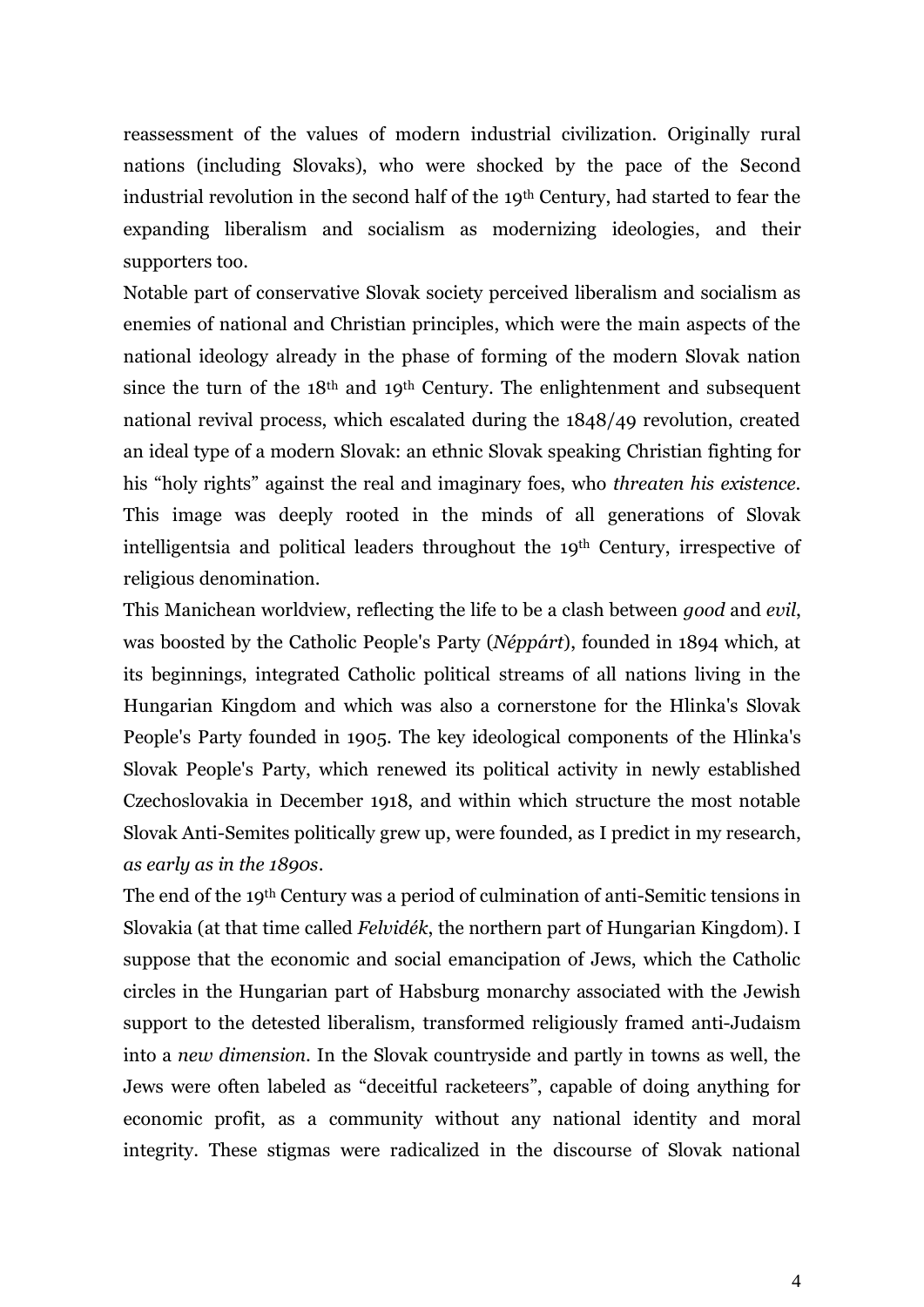movement from the 1880s as a result of a new anti-Semitic wave and of a strengthened oppression of the Hungarian government against ethnically non-Hungarian nations in the kingdom (Slovaks, Serbs, Romanians, Ruthenians, etc). In simplified discourse of Slovak nationalists, all the Jews, who did not provably support the Slovak national movement (financially or morally), became the synonym of *anti-Slovak feelings*, *assimilation tendencies* and *allies of the enemies* (=the Hungarian government).

This perception (despite lacking the ethnic aspect) was adopted by several Church dignitaries as well. Ottokár Prohászka, a Roman Catholic bishop in Székésfehérvár, remained a ruthless anti-Semite throughout his life and his views influenced many Slovak priests active in the Hlinka's Party. Prohászka stated that modernism, capitalism and Jewry are mutually interconnected elements. Prohászka's hoaxes, spreading the hate-speech (ritual bloody murders of Christian children committed by the Jews; his comparison of Jews to "invasion of bed bugs" or "invasion of rats", etc.), co-shaped the cultural milieu in the Hungarian Kingdom.

Thanks to studying the literature in libraries abroad (Prague, Vienna, Berlin, Paris, Rome), I would like to identify the common and specific features of the Anti-Semitic ideologies among the "minor" nations in the Austro-Hungarian monarchy and outside the Empire, mainly in France, Italy and German Reich. During my research I intend to find out, whether these modernizing measures were a *pretext* for radicalization of the Anti-Semitic narrative and ideology or played only a negligible role in shaping-of the modern Slovak Anti-Semitism.

Last but not least, I am curious how these tendencies were reflected by the Habsburg royal court and whether this Anti-Semitic atmosphere was a mainstream in the whole country or just a local issue of several regions. In this regard, I am longing to clarify the aspect that no one has paid major attention up to these days: was it only Hungarian clergy or also a cultural milieu of Karl Lueger's Vienna, which brushed up Jozef Tiso's and Vojtech Tuka's Anti-Semitism? Jozef Tiso (a wartime leader of the Hlinka's Party and President of the Slovak State) and Vojtech Tuka (a wartime Prime Minister of the Slovak State and "spiritus movens" of the Final Solution in Slovakia) both spent much time in Vienna at the beginning of the 20<sup>th</sup> Century and were later the foremost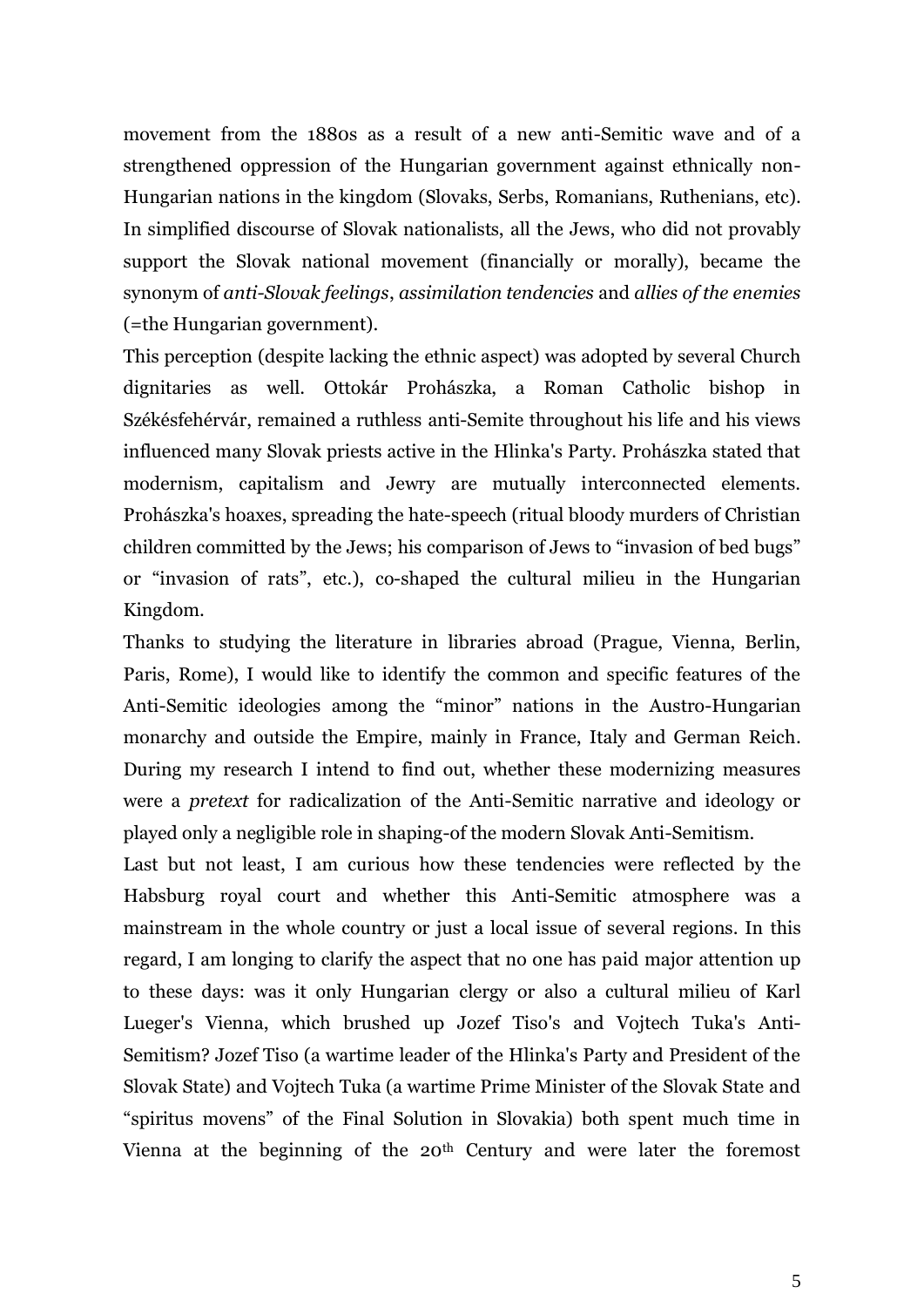ideological figures in the Hlinka's Party. Tiso attended the *Collegium Pazmanianum* as a student and Tuka, as a university teacher (professor of international law), maintained close contacts with academic colleagues from Vienna as well as from Paris. Alexander Mach, whom I have already mentioned before, could have also – according to my assumptions – been influenced by Anti-Semitic atmosphere yet in his hometown and, above all, in Esztergom – a heart of Roman Catholic Church in Hungary, where he studied to become a priest during WWI.

For conceptual purposes, I defined myself four research categories, through which I have been focusing on making-of the Anti-Semitism of these main three Hlinka's Party's figures:

*1. milieu of family,* 

*2. milieu of school and hometown,* 

*3. milieu of advanced studies (university),* 

*4. global milieu (atmosphere in country/Europe).* 

I believe – and the research has been proving so – that studying these cultural environments will be a key strategy to uncover domestic and foreign roots of Hlinka's Party's prominent Anti-Semites, who later became the foremost Anti-Semitic ideologists and perpetrators of the politics of Holocaust in Slovakia (Alexander Mach was a politician who systematically enforced a radical solution of the Jewish question since his beginnings in leading positions in autumn 1938. It was Mach who, following the infamous Salzburg negotiations with Hitler in July 1940, together with prime minister Vojtech Tuka initiated a series of cruel anti-Jewish laws leading from the restrictions of economic and civil rights to adoption of the racial principle in September 1941 and, finally, to loss of basic human rights and deportations of Jews from Slovakia since March 1942... Jozef Tiso, even generally considered to be a «softer Anti-Semite» than Mach and Tuka repeatedly verbally supported Anti-Jewish politics including deportations and was the most powerful man in the Slovak State.)

In other words, drawing on documents dislocated mainly in German and Slovak archives (*Bundesarchiv Berlin, Politisches Archiv des Auswärtigen Amtes Berlin, Slovak National Archives in Bratislava*), I want to find out, whether these figures were simply "thrown" into the genocide machinery and just uncritically copied the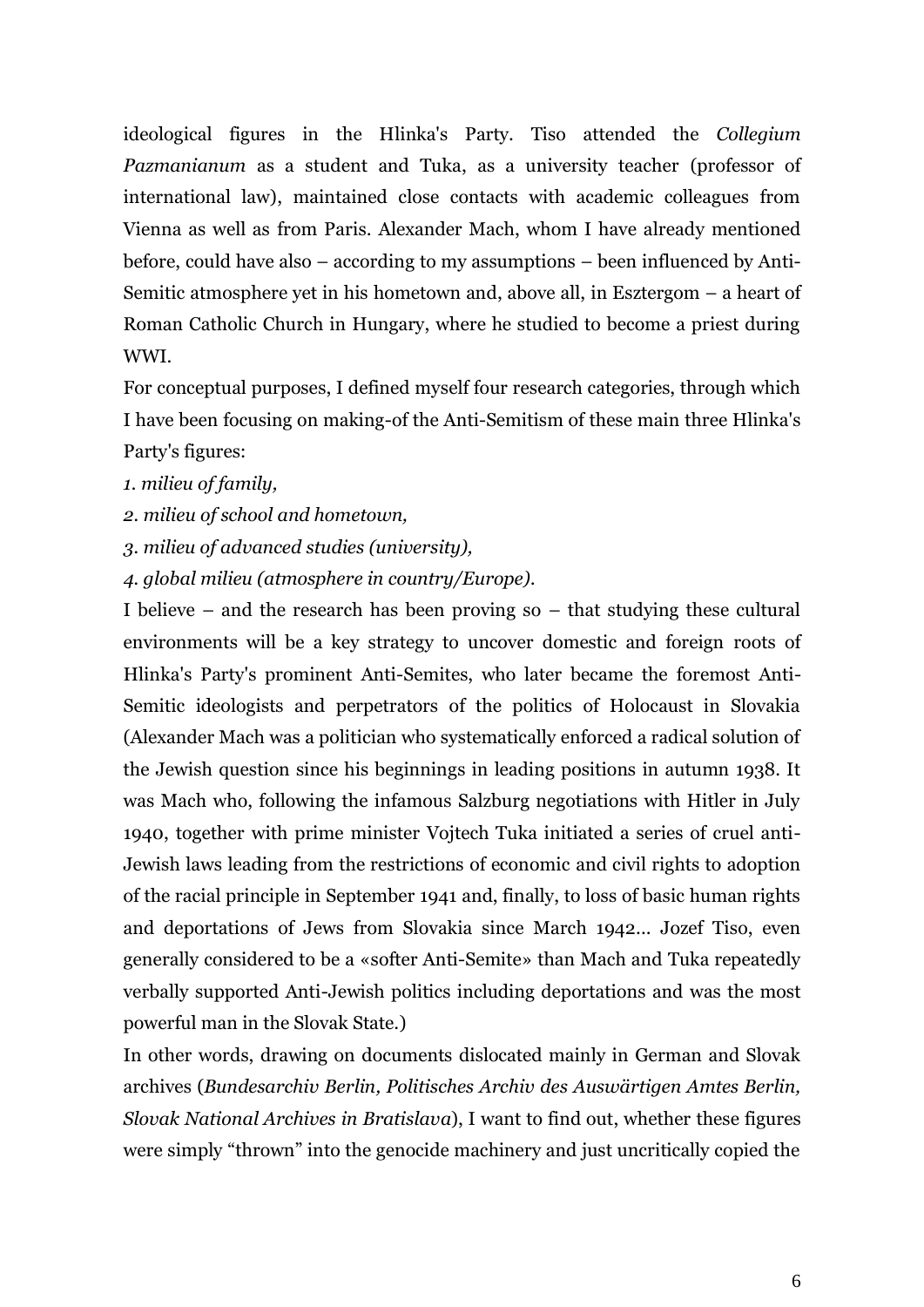methods of anti-Jewish campaign and persecutions used in the Nazi Germany or their activism and strategies in co-creating the politics of Holocaust rooted in their Anti-Semitic hatred and worldview made up decades before the establishment of the Slovak State. It is well known that in the sphere of anti-Jewish measures e.g. Mach cooperated with several prominent "architects" of the tragedy of European Jews, such as Dieter Wisliceny and Adolf Eichmann (who he got on very well with and during Eichmann's visit to Bratislava Mach invited him for a friendly bowling match). I wonder to what extent the program of extermination of Slovak Jewry came from the mind of Hlinka's Party's political elites and to what extent it was, as some historians claim, they were only the plagiarists of Nazi methods imported to Slovakia after Germany's total takeover of Slovak politics.

An important impulse for my writings on the Hlinka's Party's elites' Anti-Semitism is a book by American historian Richard Breitman, from whom I also got inspired in ways he portrays Heinrich Himmler's share on the Holocaust as I intend in the Hlinka's Party's case: Breitman tries to reveal Himmler's *psychological profile*, his "authentic anti-Semitism" before joining the NSDAP structures and just after then to analyze its dynamics in the context of the escalating Nazi anti-Jewish policy.

After finding answers to set of questions and research problems above, I would like to define the model of a *"counter-civilization"*, which the Hlinka's Party formed in this period, inspired by Hungarian, Austrian and foreign milieu (German, French, Italian) in the era of "fin de siècle", as well as to define what role the Anti-Semitism played within this alternative vision of world.

# *b/ Czechoslovakia as a fertile ground for shaping the Anti-Semitic ideology of the Hlinka's Slovak People's Party (1918 – 1929)?*

As I have found out in my research, the worldview, blaming liberals, socialists and Jews for destructing the "true values" of Slovak society was mostly adopted by Vojtech Tuka, a key ideologist of Hlinka's Party's Anti-Semitism in the 1920s. In this period, Tuka and his younger fellow, Alexander Mach, founded a semimilitary branch of the Hlinka´s Party called Rodobrana ("Home Defense"), a Slovak variety of Mussolini's *squadrismo* vastly inspired by the success of fascism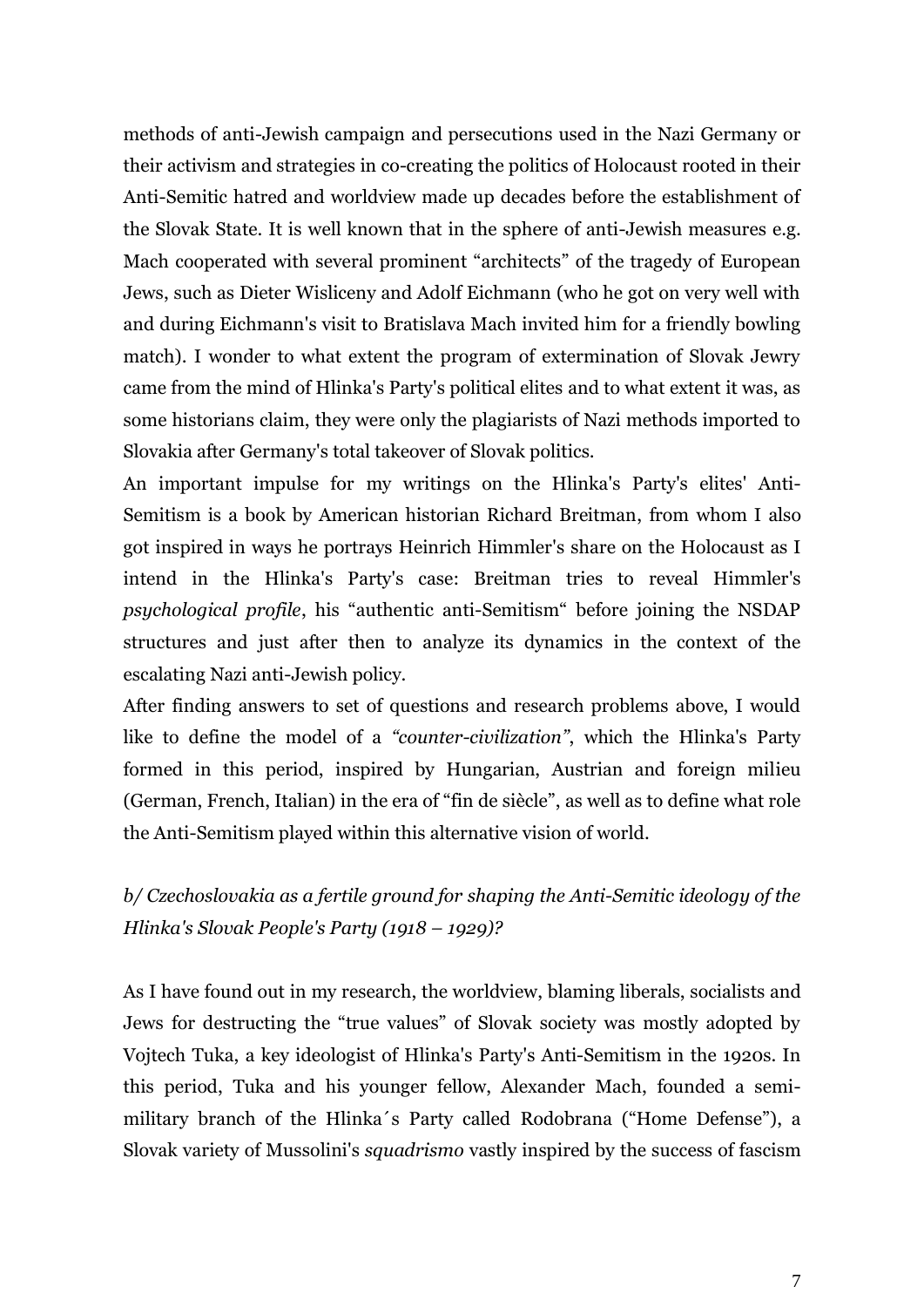in Italy. In the context of a political situation in Slovakia in the first half of the 1920s, Mussolini embodied a hero to this radical wing of the Hlinka's Party and a "wall against communism". Rodobrana was dissolved in 1929, but, what is important in terms of my research, it emphasized fierce Anti-Semitism as one of its core features throughout its six-year existence, which the Rodobrana members spread into district and local organizations of the Hlinka's Party. In 1938, former Rodobrana's members created an organization which became a synonym for the Anti-Jewish politics of the Slovak State – the Hlinka Guard, a Slovak variation of the Nazi *Sturmabteilung*.

Despite deep religious roots, Rodobrana profiled itself as a revolutionary movement, an avant-garde of unfinished "Slovak national revolution". Traditionalist components of its ideology, like Christian faith or defense of the Slovak nation, served only as mobilizing elements on the way towards the idea of *new Slovakia*, of a *new world* purified from the "enemies of the Slovak nation", which included democrats, socialists, liberals and, most of all, the Jews.

Slovak libraries unfortunately do not offer relevant foreign literature dedicated to comparative studies of fascist Anti-Semitism. The libraries abroad, in which I intend to study, would provide me a great opportunity to compare, to what extent the Anti-Semitism was an integral part of similar "political armies" in interwar Europe and, particularly, how Rodobrana's radicalized perception of Anti-Semitism, implementing racial standpoints, influenced the perception of Jews and shaped the Anti-Semitism of more conservative Hlinka's Party's politicians and member base. Were the roots of Rodobrana's Anti-Semitism, implementing terms like "race", "blood", etc. really "home-grown" as Tuka stated? Or had Tuka and Mach been instructed in their Anti-Semitic propaganda by new, post-WWI foreign inspirations? It is well known, that Tuka, as a secret agent of Hungarian government, regularly travelled to Vienna in the 1920s, where he met many Anti-Semites (later Ustashists, Italian fascists, Horthy regime's deputies, etc.). During my latest researches in archives in Rome, I found materials indicating that Rodobrana's propaganda campaigns, including Anti-Jewish articles and statements, were, at least partly, inspired by Italian advisers. Was the Anti-Semitism of the Hlinka's Party in wartime period a *continuity* or a *discontinuity* of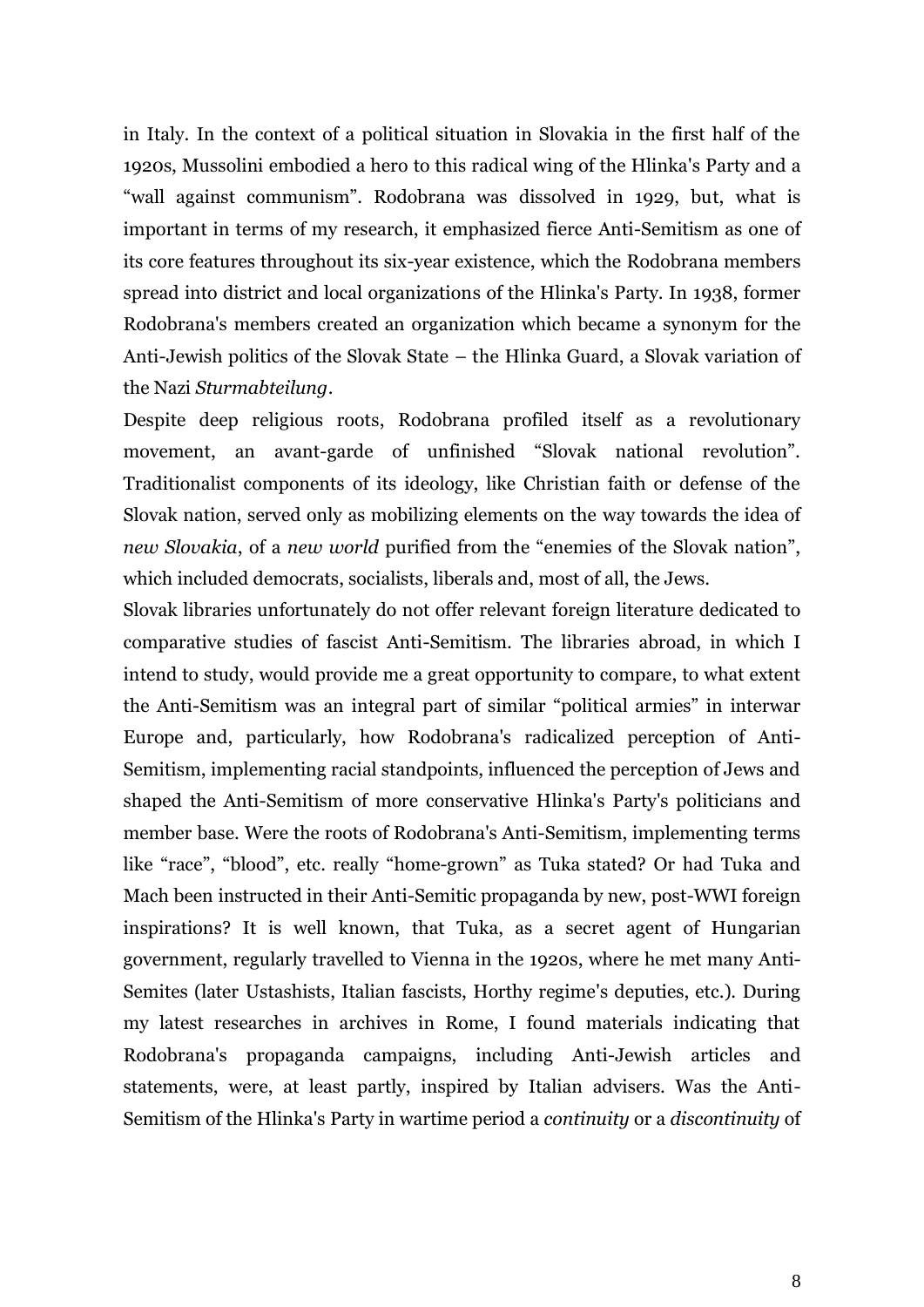the Anti-Semitic bubble made up in the Austro-Hungarian monarchy? I hope that additional research may uncover more…

I assume, that answering the bunch of questions above will help me to answer the key questions of my research and contribute to broader debates regarding the Holocaust in Slovakia and its international dimensions:

What image of Jews did these two phases  $(a + b)$  of creating the Hlinka's Slovak People's Party's Anti-Semitic ideology make up? What was an image of a Jew, Jewry, a "Jewish question" and its proposed "solution" *before* the Party came to power in Autumn 1938? How "innovative" was the Anti-Semitic ideology of the Hlinka's Party's regime after the start of implementation of the Politics of Holocaust? Which aspects and methods did the Party derive from the fascist regimes in the 1930s and 1940s?

I presume that responding to these questions thanks to a research supported by the FMS will finally give an answer to how unique ("Slovak-made") were the ideological roots of the Hlinka's Party's Anti-Semitism during World War II and in which way they were only "copied & pasted" from Hitler's Germany.

### **Achievements (September 2019 – 15 April 2020)**

For the time being, I can express my deepest satisfaction with the ongoing research. Until now I have not come across any notable difficulties and if everything goes well as planned, I expect that my findings and publications will heavily influence the discourse on making-of the Slovak Anti-Semitism and cultural roots of Holocaust in Slovakia, and promote the FMS´s mission as well.

During the first months of the support I have concentrated on searching for primary and secondary sources in Slovak and Czech archives and libraries. Since the research continually follows my previous researches in the Czech Republic, Germany, Austria, Hungary and Italy, even within this short term I was able to finalize several publications regarding the focus of project.

In the last months I have presented partial findings of my research at 4 conferences/seminars organized by institutions in Sweden, Serbia, France and Slovakia, including the prestigious ComFas conference at the Uppsala University.

From my point of view, the most valuable achievement regarding my ongoing project up to these days is a publication *Ľudácka čítanka: Sila propagandy,*